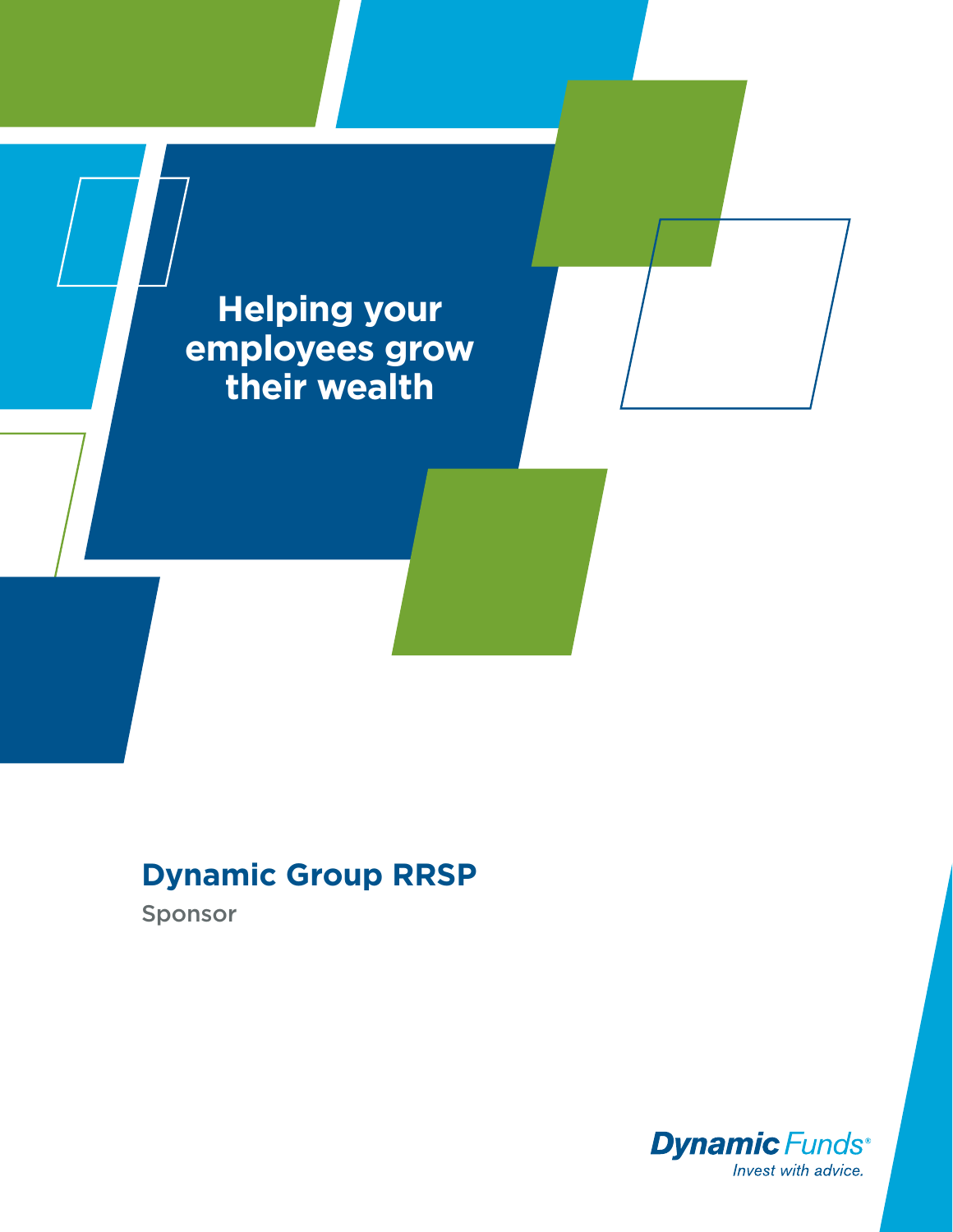# A group RRSP is one of the most valuable benefits you can offer your employees.

A group RRSP is a low-cost, highly effective way of supporting your employees' efforts to increase retirement savings. It may be offered as a stand-alone retirement savings plan, or as a supplement to an existing pension plan you are already offering.

# **Further benefit options can go a long way to showing your employees you value their efforts.**

### Plan member benefits of a group RRSP

Once your employees understand the tax savings and investment benefits, they will recognize the value of and appreciate your commitment to their retirement future. And rather than waiting for the RRSP rush at the end of February each year, your plan participants will soon appreciate the convenience of making regular and frequent contributions. Remember, further benefit options (such as matched contributions) can go a long way to showing your employees you value their efforts.

#### **Regular savings plan through payroll deduction**

A group RRSP allows employees to participate in a regular savings plan through payroll deductions. Contributions are automatically deducted every pay period, making saving for the future systematic and convenient.

#### **Dollar-cost averaging**

Investing a fixed dollar amount at regular intervals. Purchasing regularly allows you to buy more shares when prices are low and fewer shares when prices are high, which can mean a lower average cost per share over time.

#### **Immediate tax savings on every paycheque**

The amount of income tax employees pay will be reduced. Instead of paying tax on the total amount of income earned, employees are only taxed on the amount of income earned after their RRSP contribution.

#### **Tax-free compounding of investment income**

Investing in a group RRSP allows your plan participants to benefit from tax-free compounding. This means savings can accumulate tax-free.

#### **Flexibility**

Your employees will have the freedom to join or leave a group RRSP at any time.

#### **Portability**

If an employee leaves your company, his or her group RRSP can be easily transferred to an individual RRSP or other retirement plan.

#### **Professional advice from a qualified financial advisor**

When employees join your group RRSP, they will benefit from professional investment advice offered by experienced financial advisors, who will provide prudent investment planning to help your employees weather market ups and downs and achieve their retirement savings goals.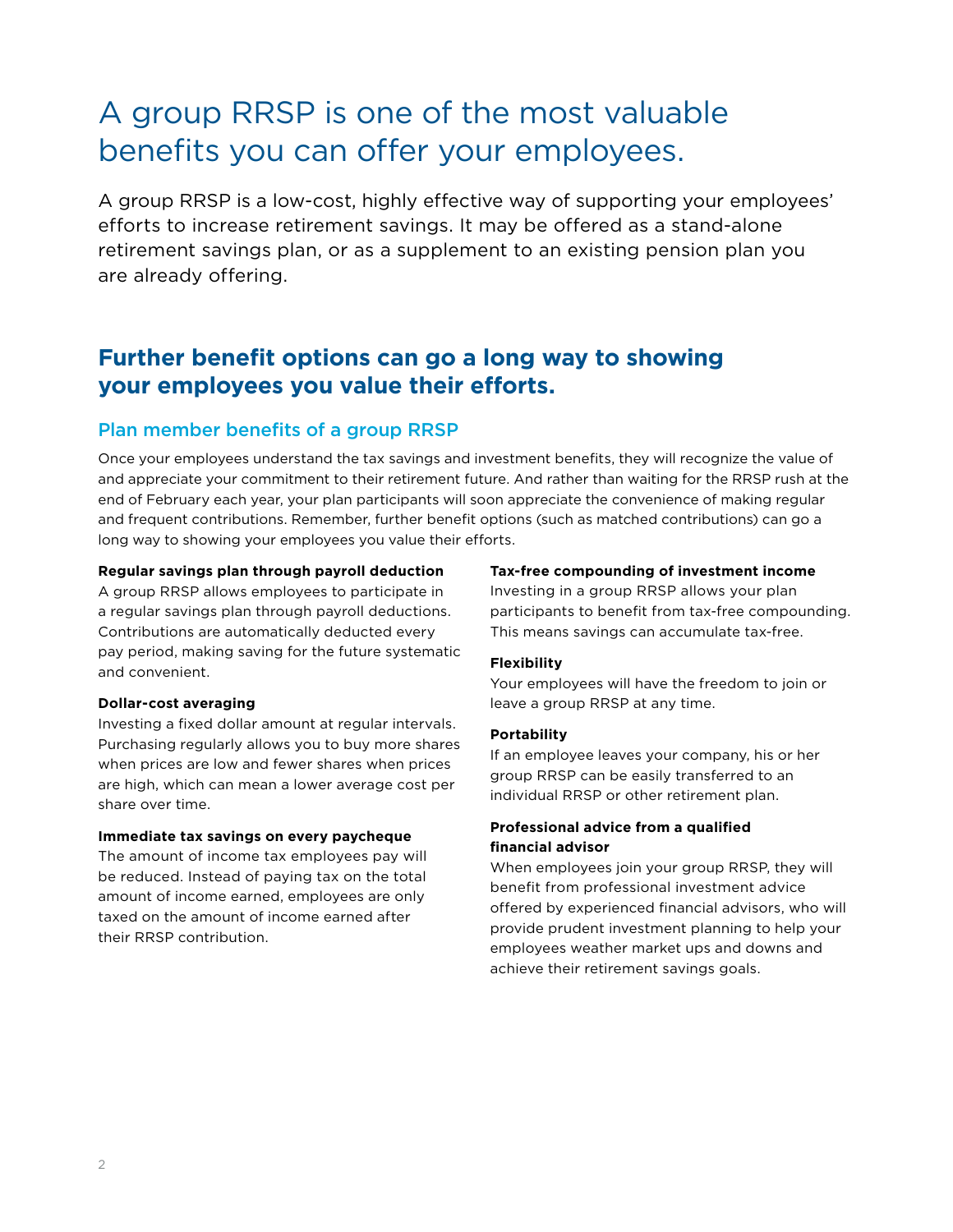## Plan sponsor benefits of a group RRSP

Your group RRSP is designed to minimize your role as plan sponsor, so you can focus on the remainder of your business. Accordingly, your plan will be designed to give you the following benefits:

#### **A cost-effective employee benefit**

As a plan sponsor, you pay no fees in establishing a group RRSP for your employees.

#### **Commitment to the employee**

Contributing to your employees' RRSP through a group plan enhances the relationship with them and shows you value their dedication to the company.

#### **Flexible**

The plan design of your group RRSP will accommodate any number of participants and allow for various contribution levels and different investment profiles.

#### **Simple to administer**

Only one application form authorizing payroll deductions to the payroll department is required.

#### **Portable**

No costly ongoing administration is required for your retired or former employees.

#### **Fully supported by your financial advisor**

Your financial advisor will walk your employees through the plan's benefits, help you enrol them, and help them once they are plan members with ongoing financial advice.

#### **Fully supported by Dynamic**

Dynamic's client service representatives are available to answer all questions relating to the plan and personal accounts through a toll-free number.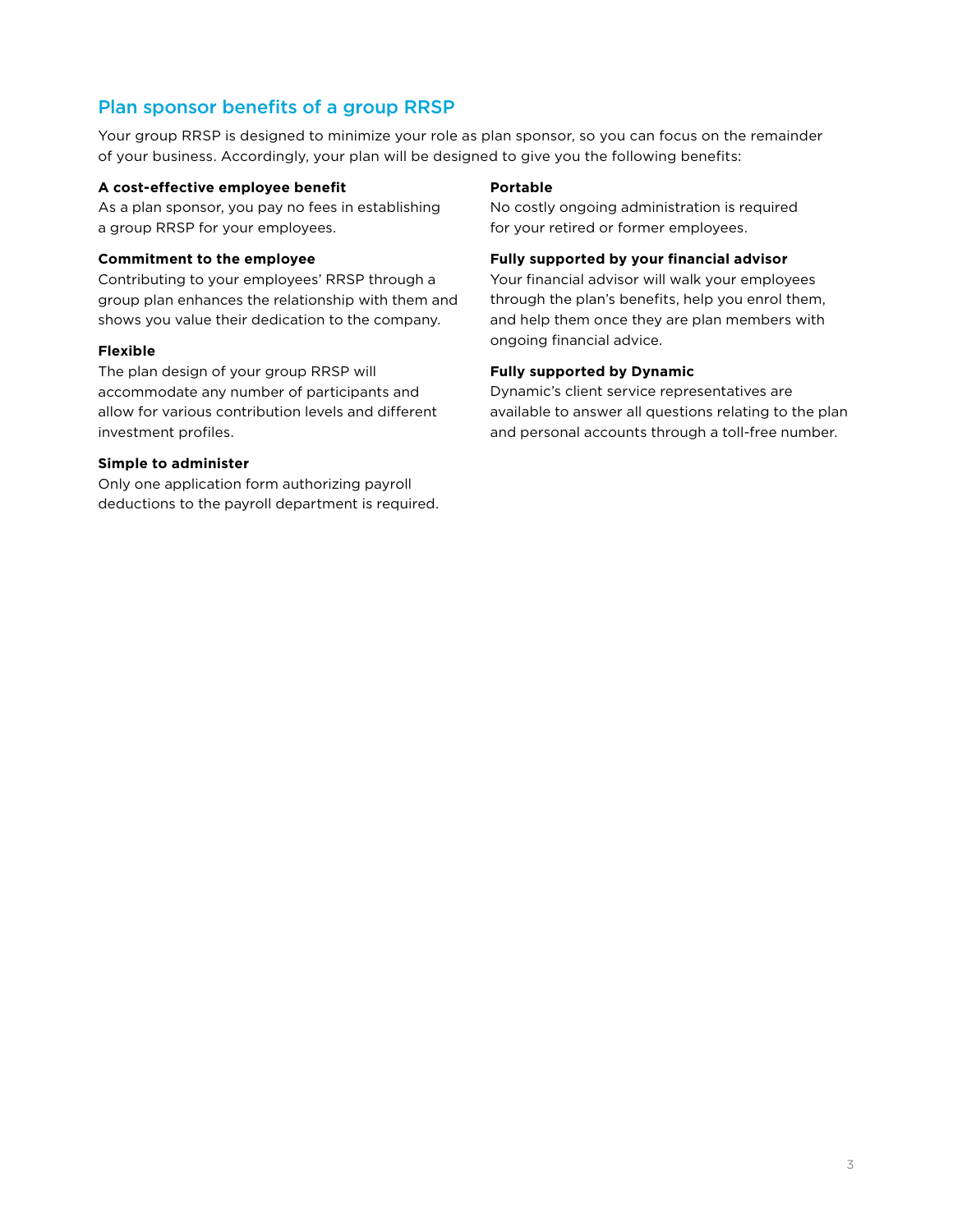# The Dynamic Funds difference

At Dynamic Funds we believe that retirement savings are too important to be approached casually. A systematic and disciplined approach to creating secure retirement savings is essential. The purpose behind the Dynamic Group RRSP is to offer the finest retirement savings product available.

#### **Professional portfolio management**

With so many products in the marketplace, it's not easy for plan sponsors to select the group RRSP which best meets the needs of their workplace. That's why it's to your advantage – and that of your employees – to invest with a company with a proven record of investment success. Dynamic Funds has been helping Canadians build their wealth for more than half a century.

As one of Canada's leading family of funds, our commitment to fostering partnerships between investors and financial advisors has been unwavering. Financial decisions are among the most important individuals will ever make. One of Dynamic's fundamental beliefs is that there are significant benefits to Canadians who seek the advice of a professional financial advisor.

#### **Comprehensive and performance-proven fund line-up**

Dynamic's group RRSP funds encompass many of our award-winning funds and managers. This lets you meet the asset allocation needs for a wide variety of plan members, while giving them the flexibility to make adjustments as their needs or objectives change – all without triggering tax consequences.

In terms of plan members and the selection of investment options, the financial advisor, in consultation with the individual investor, is responsible for reviewing the investment performance of a fund. And both you or your plan members may request performance reports from the financial advisor or Dynamic Funds at any time.

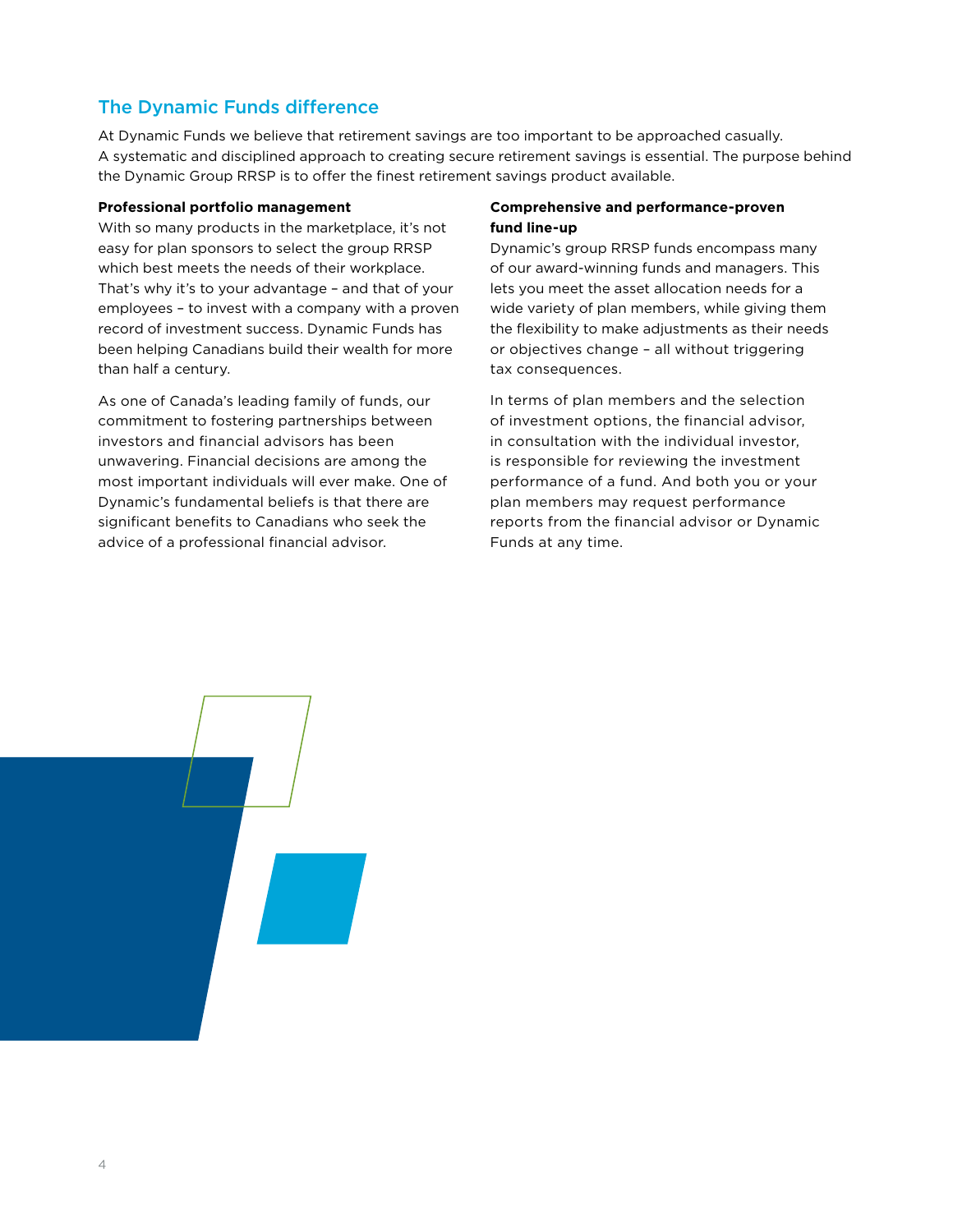### Getting Started

#### **Plan development and approval**

Starting a Dynamic Group RRSP begins with the financial advisor meeting with you and employee representatives to discuss plan sponsor and plan member requirements, and the features and benefits of the proposed plan. Inclusion of employee representatives at the initial stages is very helpful in ensuring the success of the plan. A follow-up meeting will be scheduled to ensure all concerns have been met and questions have been answered.

After approving the plan, the financial advisor and Dynamic Funds will prepare the necessary documentation. A single employer letter is all that is required. Your financial advisor will help you set up the plan, ensure the plan is operating efficiently and answer employee questions related to financial advice. Finally, any specific questions about the plan or other purely administrative details will be taken care of by your financial advisor and Dynamic Funds.

#### **How is the plan communicated to employees?**

A seminar led by your financial advisor will familiarize employees with the basic concepts of RRSPs, and the benefits of plan participation. Larger employers may need to schedule several seminars in order to accommodate all employees.

#### **Enrolling your employees**

After the seminar, your financial advisor will be available to advise and enrol your employees in the group RRSP. Since some employees may prefer to discuss participation with spouses, a return visit can be arranged for those who wish to enrol at a later date. Our experience shows that new employees should be advised of the existence of the group RRSP as part of their orientation process, and that plan brochures and related information be provided to your human resources department for distribution.

#### **Setting up payroll deductions**

Your financial advisor will work closely with you to determine appropriate procedures and timing for payroll deductions. This will largely depend on existing pay periods for staff and current computer procedures. We are flexible in this regard and will make every effort to accommodate your unique needs.

#### **Transfer in RRSP savings from other plans**

Plan members who have RRSPs elsewhere can easily transfer these savings to their Dynamic Funds account within the group RRSP. To do so, they simply complete either a CRA Transfer Authorization Form for transfers from individual RRSPs, or a T2151 form for pension plan rollovers. The transferred RRSP is then administered as part of the plan member's individual account within the group plan.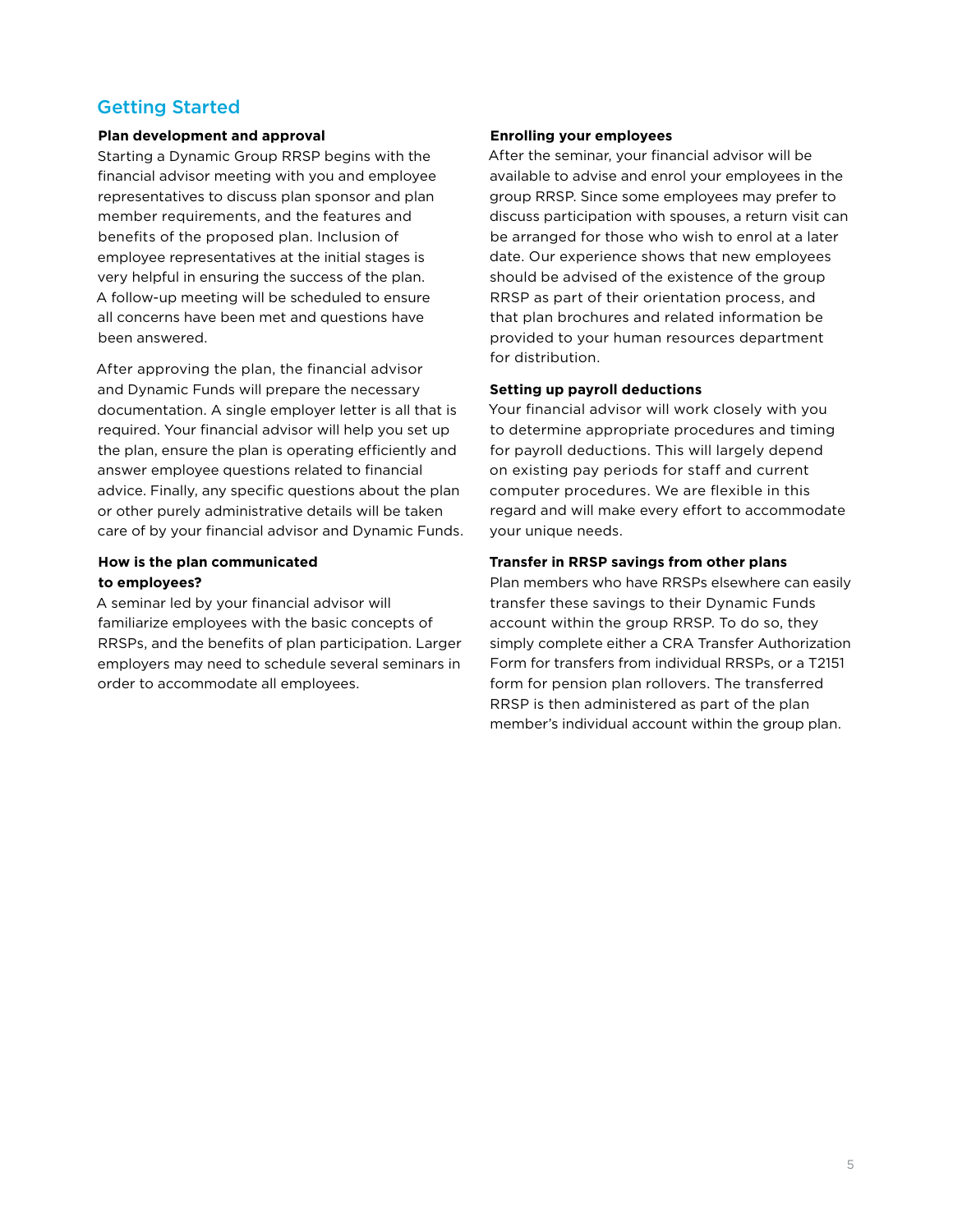# **The financial advisor and Dynamic Funds will provide any ongoing support needed to ensure that your plan is operating efficiently.**

### Plan administration

#### **Establishing plan administration**

Your financial advisor and Dynamic Funds will handle the administration required. The advisor will meet with payroll personnel to set up the plan and forward the required documentation to Dynamic Funds.

The financial advisor and Dynamic Funds will provide any ongoing support needed to ensure that your plan is operating efficiently and all applicable Canada Revenue Agency requirements are met. Dynamic Funds also provides tax receipts for annual contributions directly to each investor.

As the plan sponsor, your role is limited to making requested payroll deductions and submitting money for investment and relaying investment instructions to Dynamic Funds on a regular basis.

Dynamic's ongoing administrative duties will be carried out by our highly experienced in-house operations staff. We efficiently handle all administrative services, including trade settlement services, services relating to the calculation, collection and distribution of dividends, and the creation and delivery of reports to each plan member. Please note that these procedures are consistent with the regulations that prohibit you as an employer from having access to information regarding employees' personal RRSP holdings or activities.

#### **Regular administrative procedures**

Each period, Dynamic Funds will send your payroll administrator details of all employee contributions. Your payroll department then submits a single cheque to Dynamic Funds to cover RRSP deductions made from participating employees, along with a copy of the transmittal form that has been updated to reflect any changes in payroll deduction amounts.

#### **Record keeping of individual accounts**

Record keeping is done on an individual contributor basis and is performed by Dynamic Funds. A complete audit trail is kept in our computer system, which has been specifically designed for group RRSPs.

#### Fees

There are no administrative or set-up charges to employers with the Dynamic Group RRSP.

#### **Mutual fund purchase fees**

Funds are sold with either an acquisition fee or a declining redemption fee. Your financial advisor will explain the types of funds and their respective fee options.

#### **Inter-fund transfer fees**

There may be a charge (up to 2%) for employees to switch between Dynamic funds.

#### **Annual investment management fee**

Management fees and operating expenses of the funds are charged to the portfolios directly, not to the investor. Performance figures and daily prices are reported net of management fees and any other operating expenses.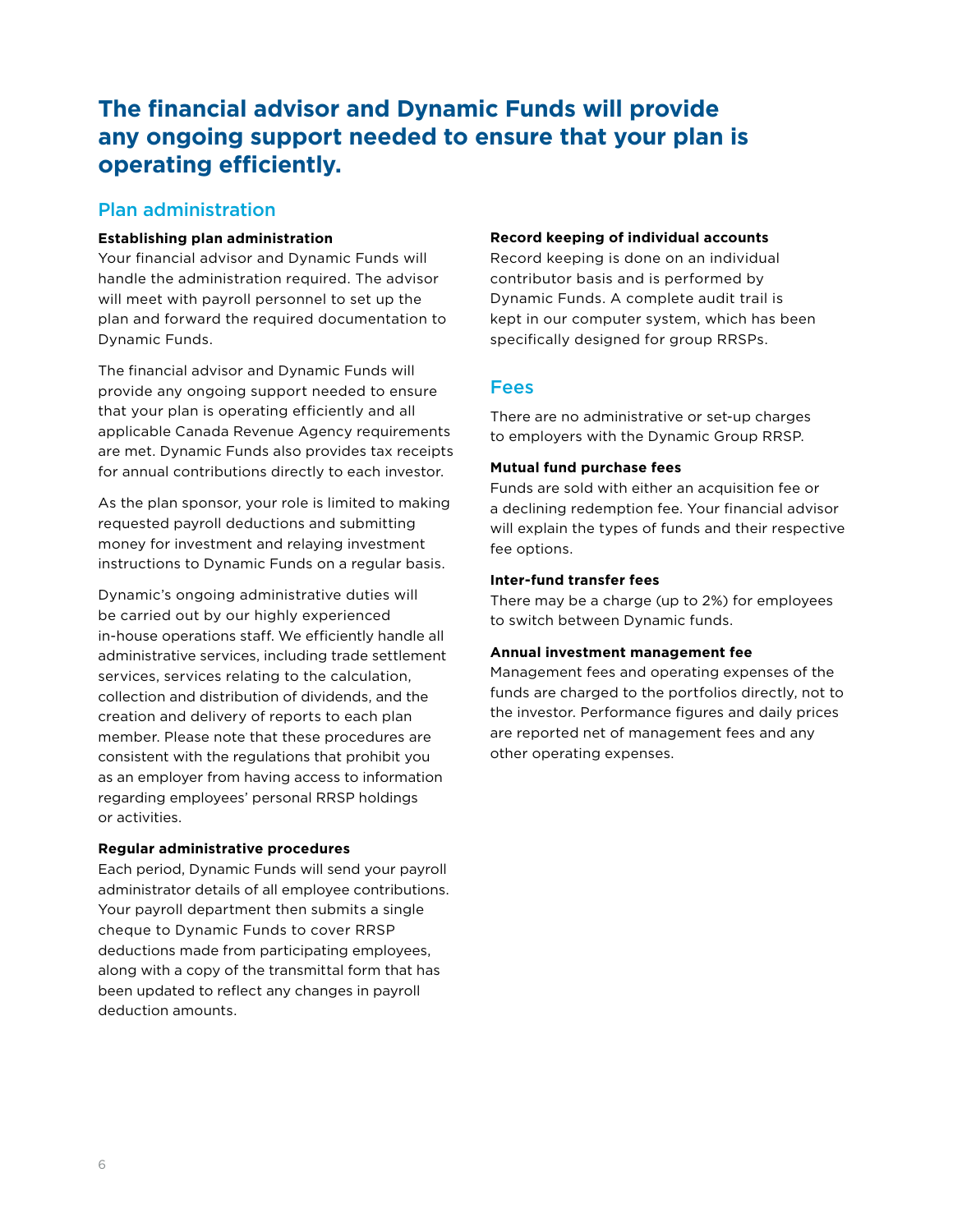# **Help your employees grow their retirement wealth by setting up a group RRSP plan.**

### Keeping your members informed

#### **Account statement**

A regular quarterly account statement is provided indicating contributions, any dividend payments, share balances and the market value of investments.

#### **Tax receipts**

Official tax receipts are forwarded directly to each of your employees by Dynamic Funds. Contributions received between March and December are combined into one tax receipt, mailed by February 28. Tax receipts for contributions received during January and February are mailed directly following the contribution.

#### **Ongoing service and support**

Your financial advisor will be responsible for ongoing support and service in conjunction with Dynamic Funds' client service representatives. Questions about the plan and other administrative details will be taken care of by Dynamic Funds. Your financial advisor will typically answer all the questions that are related to financial advice to employees.

#### **Employee inquiries**

In addition to the financial planning guidance provided by the financial advisor, our Customer Relations Centre can help with any questions relating to the plan and individual accounts.